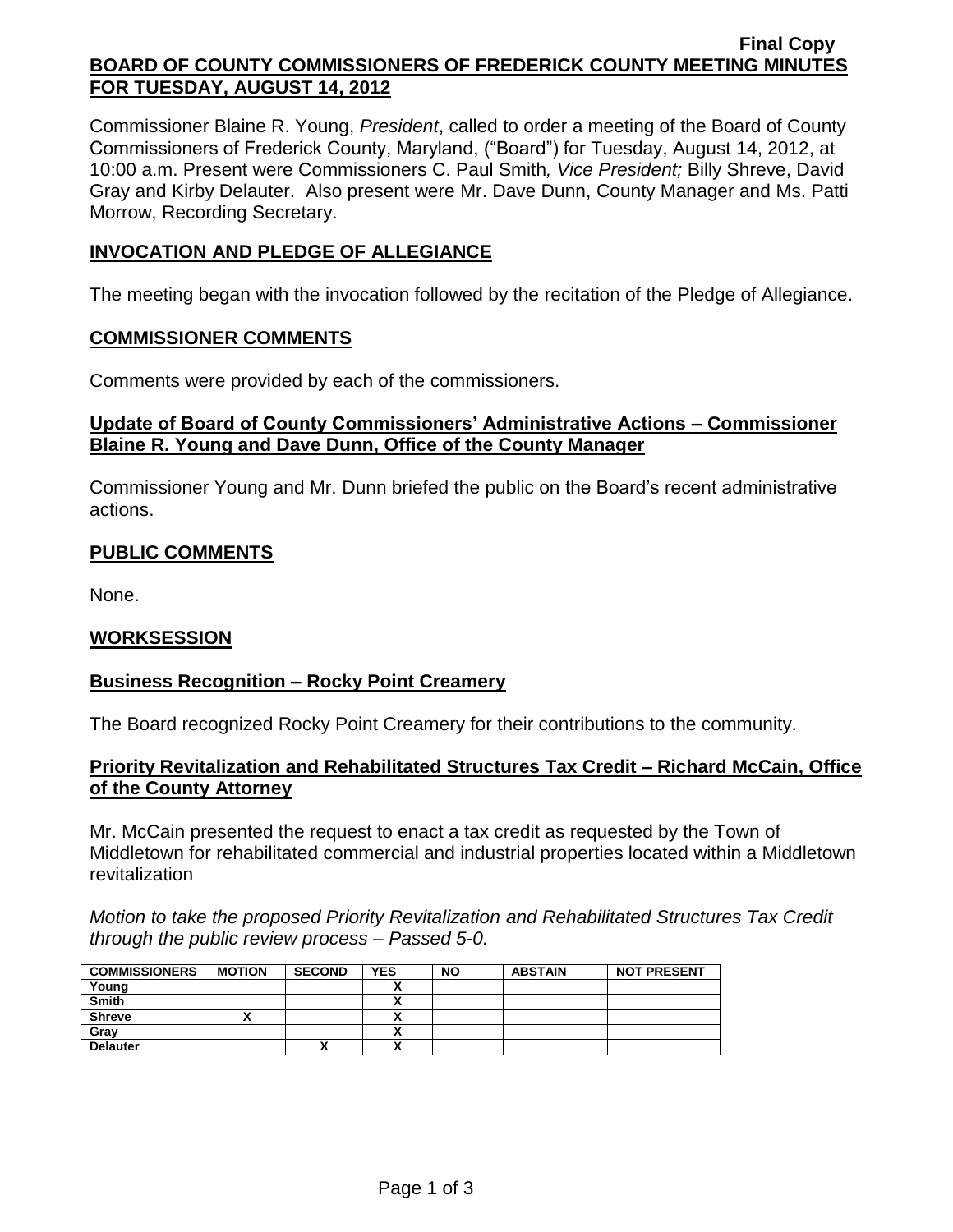#### **Final Copy BOARD OF COUNTY COMMISSIONERS OF FREDERICK COUNTY MEETING MINUTES FOR TUESDAY, AUGUST 14, 2012**

### **AGENDA BRIEFING**

Commissioner Young noted the Board would hold a public hearing on Thursday, August 23 at 10:00 a.m. regarding an amendment to the list of exempt employees.

### **CONSENT AGENDA**

The following items were presented on the consent agenda:

- Purchasing Memo #13-022 Renewal of Contract (Bid #11-17) Disaster Removal & Disposal Services of Tree and Brush Debris Award to: AshBritt, Inc.; DRC Emergency Services, LLC; Phillips & Jordan, Inc.; and Ceres Environmental Services Award amount: Various operating accounts
- $\bullet$  #BT-13-027 Sheriff's Office
- Work Change Directive #6 Pinehurst Water and Sewer Improvements (Contract #196G-W) – Rodney Winebrenner, Utilities and Solid Waste Management Division
- Construction Change Order #46 Ballenger-McKinney ENR WWTP Expansion Rodney Winebrenner, Utilities and Solid Waste Management Division
- FY 2013 Money Follows the Person Options Counseling Grant Application Carolyn True, Citizens Services Division
- FY 2013 Area Plan and Senior Care Annual Plan Carolyn True, Citizens Services **Division**

*Motion to approve the consent agenda as presented – Passed 5-0.*

| <b>COMMISSIONERS</b> | <b>MOTION</b> | <b>SECOND</b> | <b>YES</b> | <b>NO</b> | <b>ABSTAIN</b> | <b>NOT PRESENT</b> |
|----------------------|---------------|---------------|------------|-----------|----------------|--------------------|
| Young                |               |               |            |           |                |                    |
| <b>Smith</b>         |               |               |            |           |                |                    |
| <b>Shreve</b>        |               |               |            |           |                |                    |
| Gray                 |               |               | n          |           |                |                    |
| <b>Delauter</b>      |               |               | n          |           |                |                    |

### **ADMINISTRATIVE BUSINESS**

## **Ceresville Third Pump Addition (Contract #245A-S) – Kevin Demosky, Utilities and Solid Waste Management Division**

Mr. Rod Winebrenner, Mr. Bud Creighton, Utilities and Solid Waste Management Division and Mr. Mike Marschner, Office of the County Manager, commented on the request for the addition of a third pump at the Ceresville Sewage Pumping Station.